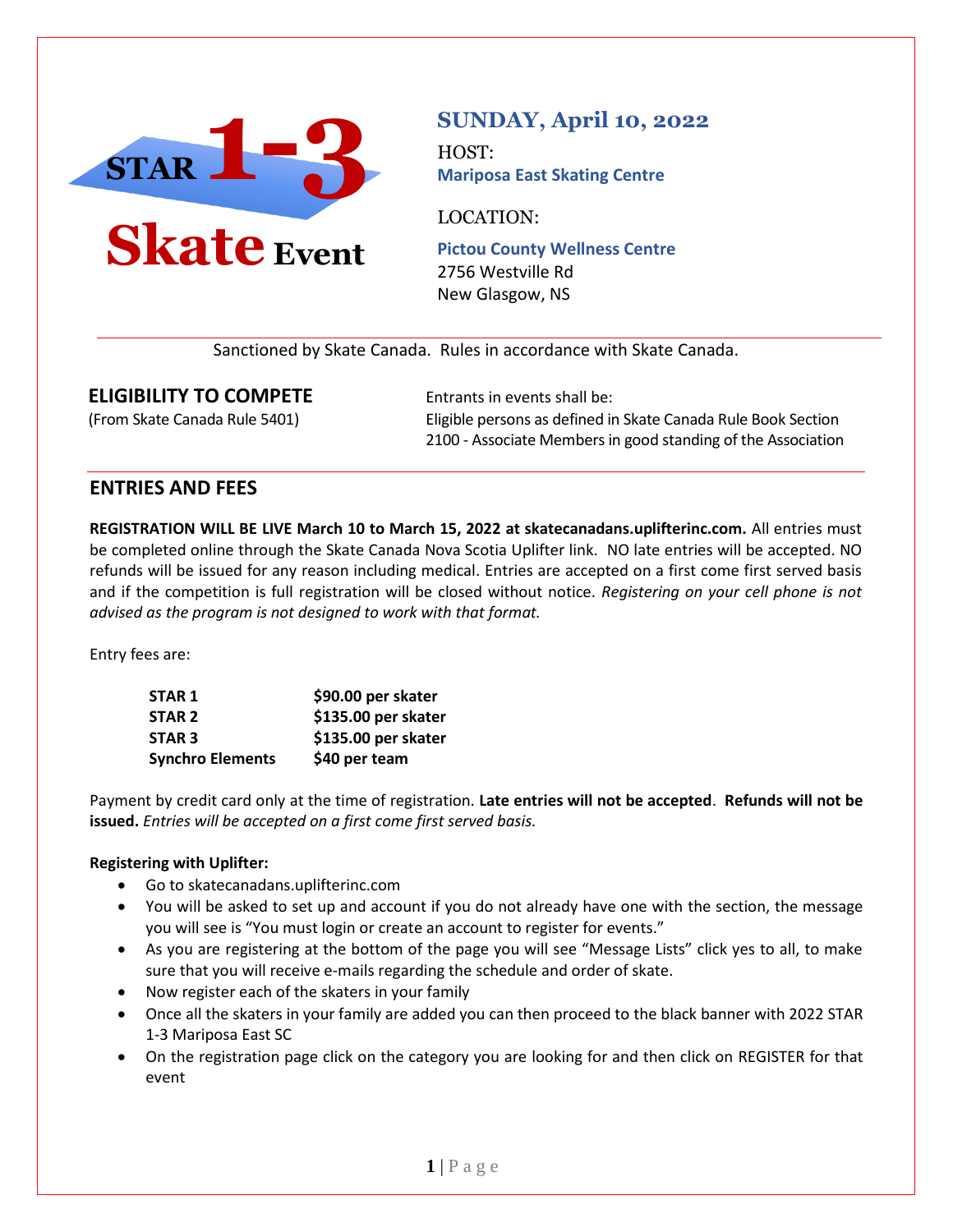- Event, then category, fill in the necessary information, you will need your music in a MP3 format labeled with your skater's full name and category if you are registering for STAR 2 or STAR 3. The deadline for music upload is March 30, 2022.
- *Please contact [skatecanadans@sportnovascotia.ca](mailto:skatecanadans@sportnovascotia.ca) or 902-223-3558 during business hours if you are having difficulty registering*

## **LIABILITY**

The Mariposa East Skating Centre and the organizers of this competition undertake no responsibility for damages or injuries suffered by the skaters. As a condition of and in consideration of their entries therein, all competitors and their parents or guardians shall be deemed to agree to assume all risks or injury to the competitor's person and property resulting from, caused by, or connected with the conduct and management of the competition and to release any and all claims which they may have against the officials, the Association and the organizers holding the competition and against their officers, and, their entries shall only be accepted on this condition.

Should this competition be cancelled for any reason, an administration fee will be retained (\$25.00) and deducted from the returning entry fees.

### **AWARDS**

STAR 1 to 3 categories: certificates and ribbons will be presented to all skaters. Synchro element teams will receive ribbons.

### **SCHEDULE OF EVENTS**

A tentative Schedule of Events will be posted with the order of skate. Skaters have 48 hours to notify of incorrect event. The competition will not run more than 30 minutes early.

#### **EVENTS**

Please check the Skate Canada website [www.info.skatecanada.ca](http://www.info.skatecanada.ca/) and the Skate Canada Nova Scotia website [www.skatecanada.ns.ca](http://www.skatecanada.ns.ca/) for details on categories.

#### **SKATERS MAY ENTER ONE FREESKATE EVENT**

**FREESKATE:** STAR 1 STAR 2 STAR 3

SYNCHRO BEGINNER I – teams may consist of 4 to 8 skaters Linear element (block) Linear element (line) Intersection element Rotating element (circle or wheel)